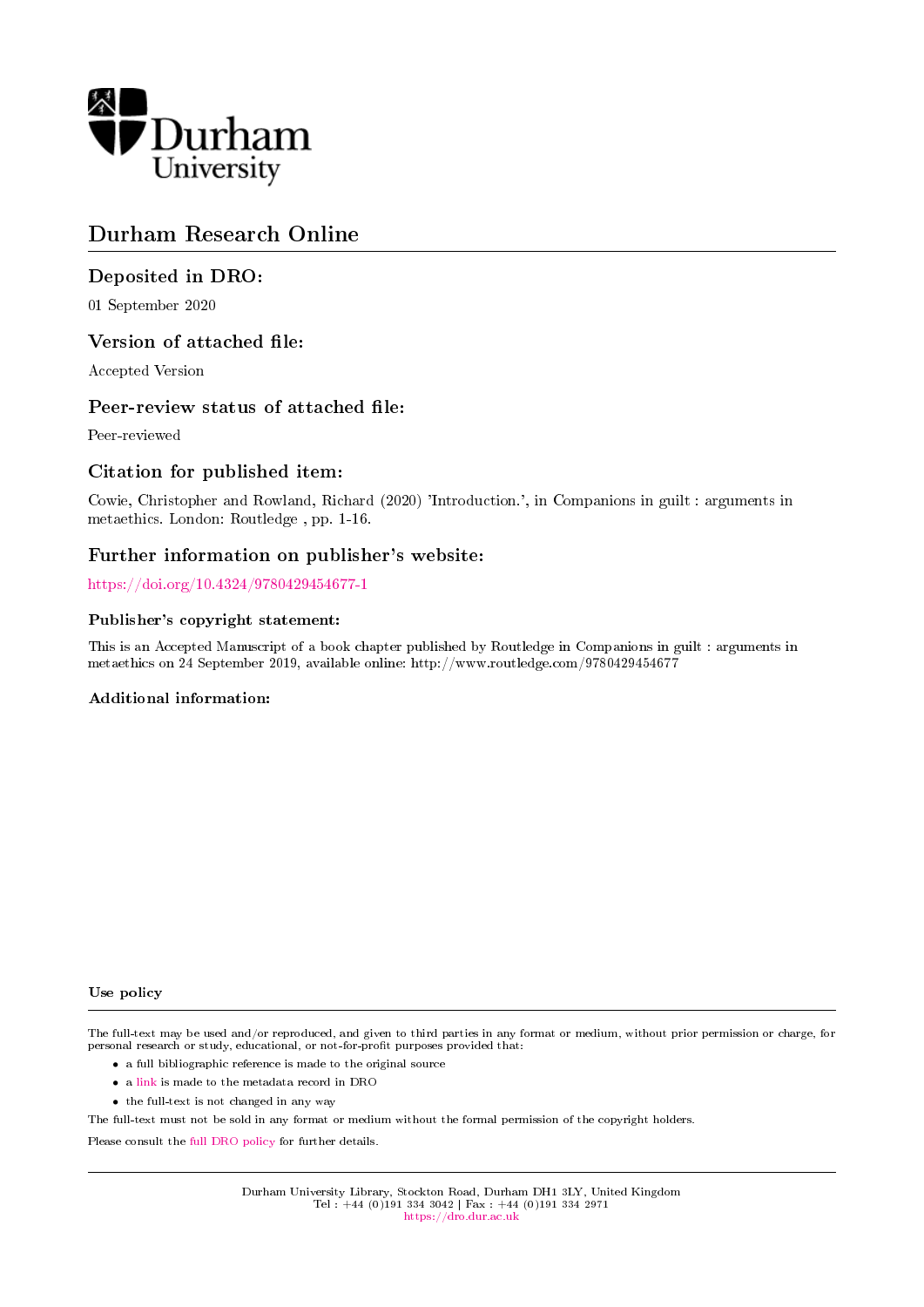# **Introduction**

# *Christopher Cowie and Richard Rowland*

Sceptics claim that moral beliefs are unjustified or fail to constitute knowledge. Relativists claim that moral facts are contingent on time and place. Error theorists claim that moral judgments are systematically mistaken. Each undermines the credentials of morality in its own distinctive way. This volume is about an argumentative strategy that can be used to respond to any such view. We refer to it as the *companions in guilt strategy*. It works by showing that the arguments given for these views – scepticism, relativism, error theory or other views that undermine morality's good-standing - fail. They fail because they *overgeneralise*. They *generalise* in that if they were sound, they would also undermine the credentials of some *non-moral* domain of thought or enquiry. And this is an *over*generalisation because undermining the credentials of this non-moral domain is independently costly or implausible. So morality lives to fight another day.

Consider a very simple example of an argument of this form. Suppose that someone were to argue that there are no moral facts because of the widespread and pervasive nature of moral disagreement. This is an obvious target of a companions in guilt response. There is widespread and pervasive disagreement about the age of the earth. Best estimates put its age at approximately 4.5 billion years. Young-earthers, by contrast, estimate that it is closer to 6000 years old. There is little sign of this disagreement coming to an end at any point soon. But surely this does not entail that there is no fact of the matter about how old the earth is. Indeed, neither side would claim otherwise. So neither should the existence of widespread and pervasive disagreement about moral matters entail that there are no moral facts. The argument for moral scepticism has been shown to over-generalise. So it should be rejected. The above is only a toy example (but for discussion of an argument along these lines see chapter 5). However, it illustrates the basic companions in guilt strategy. The use of this strategy is widespread in contemporary Moral Philosophy. In this collection we bring together thirteen purpose-written articles on its use by leading figures in the field. Each either reflects on or utilises the companions in guilt strategy.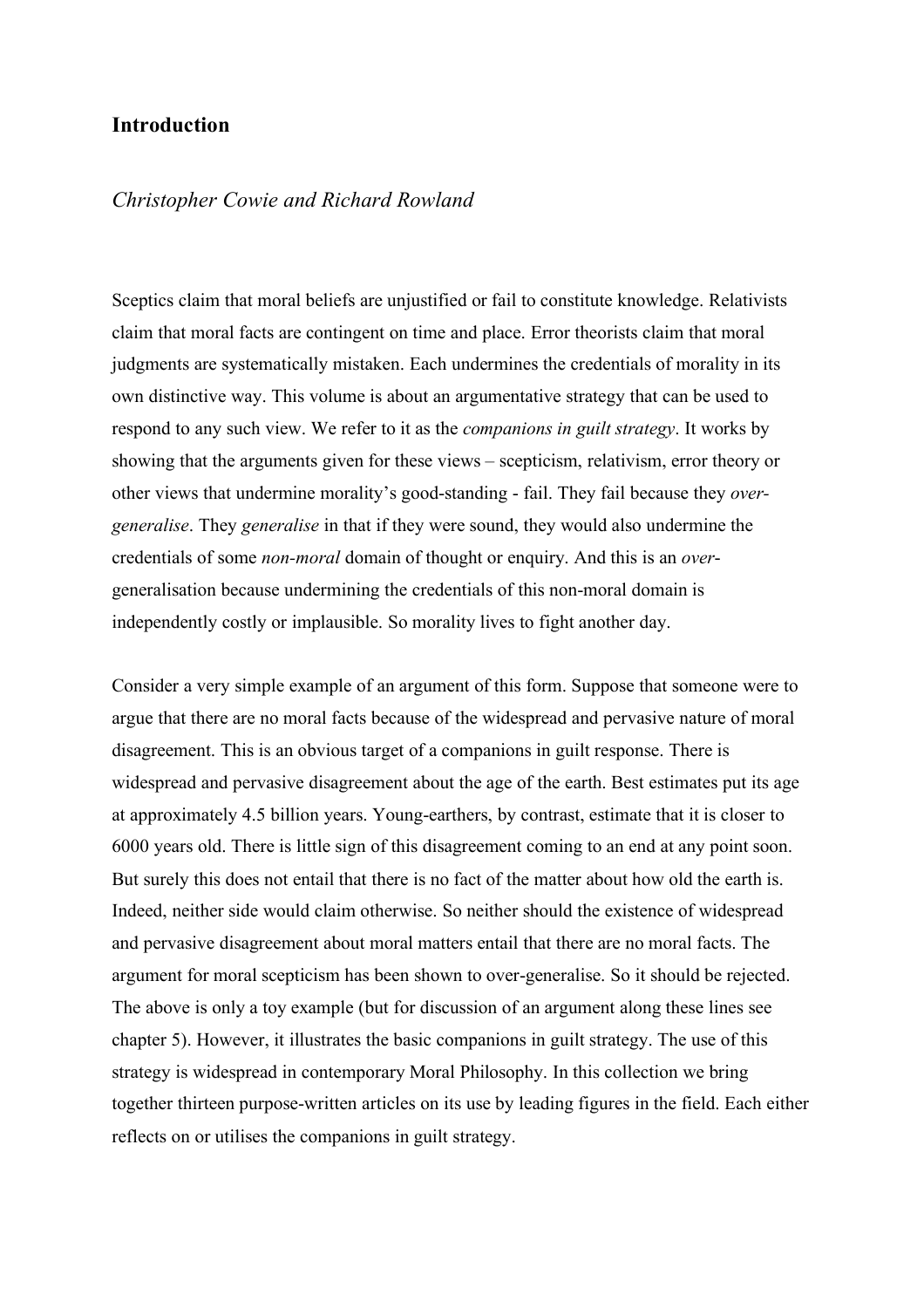#### **1. The Companions in Guilt Strategy: Its Use and Structure**

Contemporary use of the companions in guilt strategy is typically focused on a number of specific candidate companions. These include epistemology, aesthetics, prudence and mathematics. We will sketch some of these when summarising our contributor's articles below. But before doing this it is worth thinking briefly about some of the recent precursors of these contemporary arguments. We focus on just two recent historical trends. These should help to situate the companions in guilt strategy in its contemporary context, as well as to provide materials for subsequent reflection on its methodology.

#### *1.1 Responding to Error: From Colour to Contemporary Metanormativity*

In *Ethics: Inventing Right and Wrong* J.L. Mackie presented a view that has become known as the moral error theory. This is the view that although moral judgments attempt to state moral facts there are no such facts to be stated. As such moral judgments – and those of us who make them – are systematically mistaken. Mackie suggested that opponents of his theory respond by making use of a 'companions in guilt' strategy. In an important passage he wrote:

[T]he best move for the moral objectivist is not to evade this issue, but to look for companions in guilt. (Mackie 1977: 39).

The challenge that Mackie set was to find an appropriate companion: a companion that could negate the threat posed by the error theory. In the 80's and 90's several candidate companions came to prominence. Perhaps the most influential took traditional 'secondary qualities' – most notably colour – as a companion. Colour properties, it was claimed, are 'response dependent': they are constitutively dependent on the interaction of our 'sensibilities' with the world. In this regard they are unlike, for example, physical or biological properties. Yet despite this, judgments about colour are able to sustain a degree of objectivity. There are standards of correctness and incorrectness for them. Roses are not blue just because someone thinks they are.

This provides the basis for a companions in guilt argument against Mackie's error theory. It shows that the constitutive dependence of a property on our sensibilities is, in principle, compatible with the objectivity of judgments about that property. Perhaps this can be used to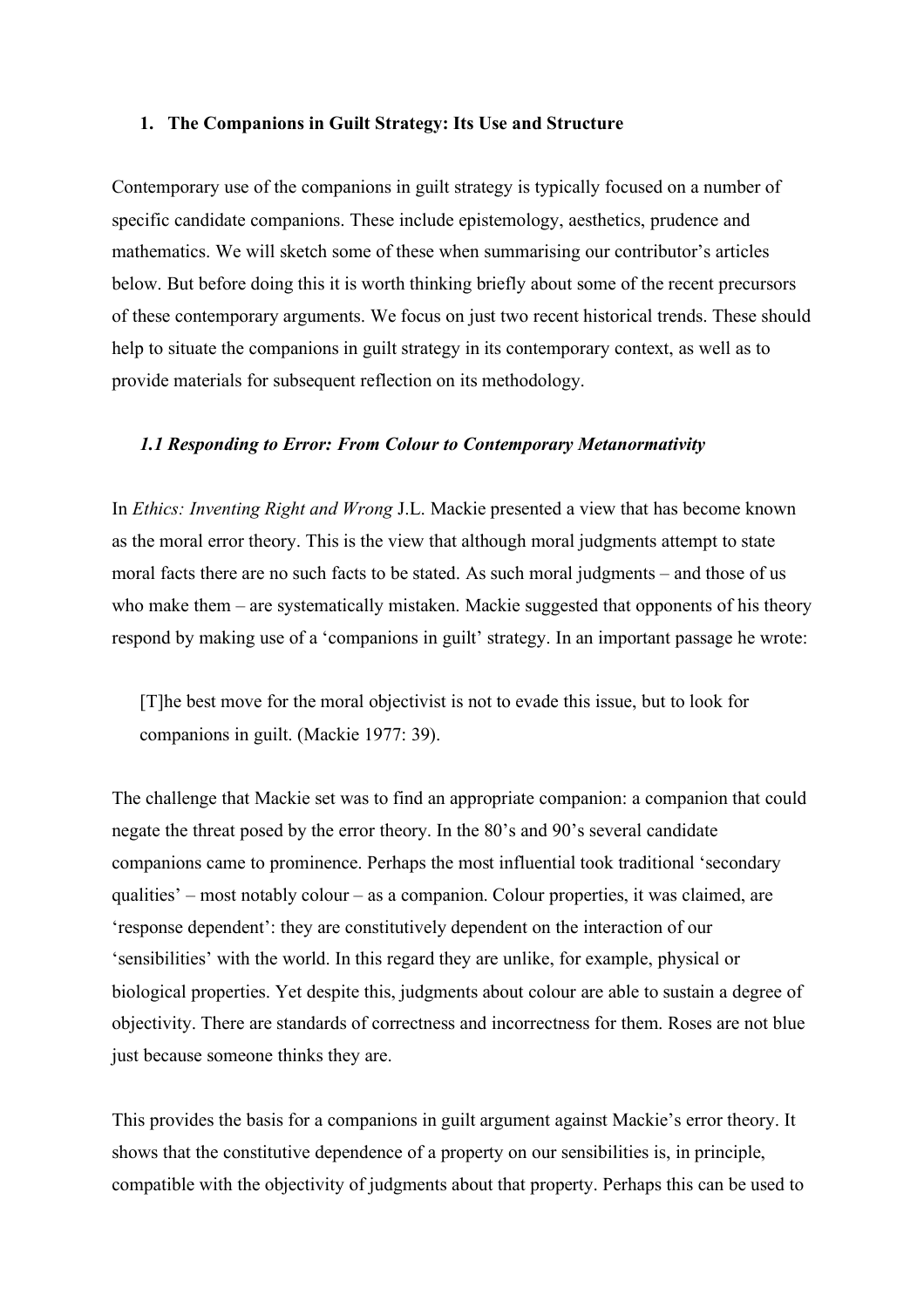subvert the moral error theory. Moral properties can be dependent on our sensibilities without a loss of moral objectivity. This point was given a particularly clear expression by John McDowell in his classic paper 'Values and Secondary Qualities':

Values are not brutely there – not there independently of our sensibility – any more than colours are: though, as with colours this does not prevent us from supposing that they are there independently of any particular apparent experience of them. (McDowell 1998:  $146$ ) $^{i}$ 

But as critics of the morality-colour analogy – notably Simon Blackburn and Crispin Wright noted, the analogy between colour and morality is strained. One of the obvious issues is that whereas moral properties are normative or evaluative, colour properties or not. Perhaps an adequate companion for morality – at least against the error theory - must itself be itself in part normative or evaluative. This is very much the direction in which recent work on companions in guilt arguments has gone. This trend was arguably pre-figured by important work on the normativity of *meaning* stemming from Kripke's rule-following puzzles.<sup>ii</sup> But the recent focus has been on non-moral domains of normative judgment such as prudence, aesthetics and epistemology. The latter has been a subject of particular focus.

Much recent work in epistemology has been largely characterised by its focus on the sense in which epistemic judgments are normative or evaluative. It concerns how we *should* believe, or what *good* belief-forming strategies are. The point is nicely put by Kim in a fashion that clearly invites the use of a companions in guilt strategy:

It is probably only a historical accident that we speak of 'normative ethics' but not 'normative epistemology'. Epistemology is a normative discipline as much as, and in the same sense as, ethics. (Kim 1988: 3).

This is sometimes referred to as 'the evaluative turn' in epistemology. If it is correct, then epistemic judgments appear to share morality's key troublesome property; the property that marks it out from colour. And, in addition to this, epistemic judgments also seem to share morality's pretensions to objectivity. Suppose that one were to claim that a belief formed via ordinary perception is epistemically justified. This is a normative judgment. And furthermore it is normative in the same 'objective' spirit as moral judgment: a belief's status as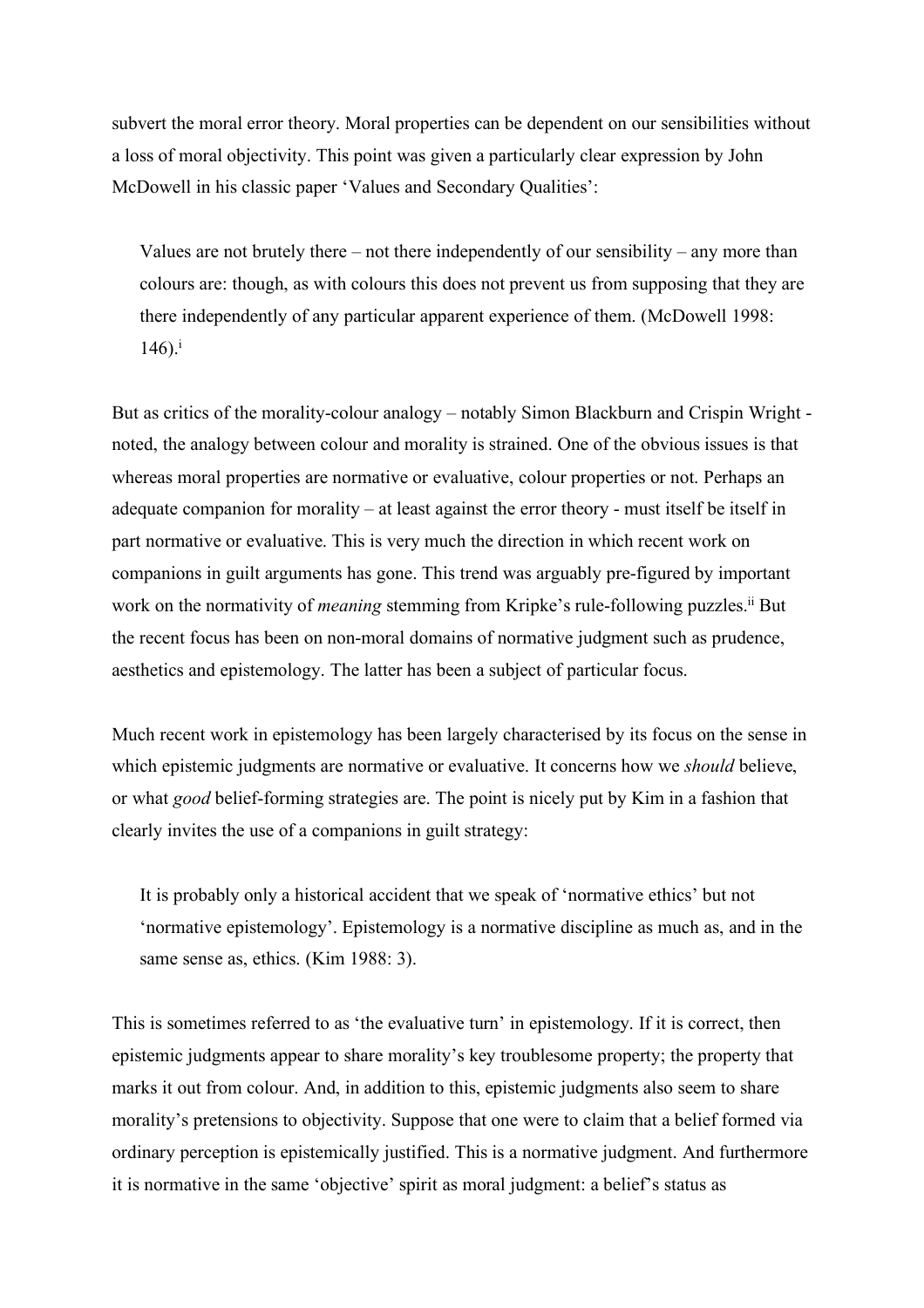epistemically justified or unjustified is not dependent on either the desires of judgers or on mere social convention. So epistemic judgments are very much like moral judgments. This provides the basis for a powerful response to the moral error theory. It shows that a moral error theory would over-generalise. It would entail an epistemic error theory. And this would be an *over*-generalisation because the epistemic error theory is clearly implausible. It is clearly implausible in part because if it were true there could be no reason to believe it (or anything else). This point received a particularly influential development – as part of a larger argument for moral realism – by Terence Cuneo in *The Normative Web*:

J.L. Mackie was a moral nihilist… But he expressed no sympathy for epistemic nihilism… I doubt that he would've had much sympathy with it. For Mackie believed in the power of argument and reason. (Cuneo 2007: 122).<sup>iii</sup>

Much recent work on companions in guilt arguments has been a response to this, targeting or defending either the method or substance of the epistemology-morality analogy.

Whatever the fate of the morality-epistemology analogy in response to the error theory – a question discussed by a number of our contributors – the strategy of taking a normative yet non-moral domain as a companion for morality is increasingly popular. The status of both prudence and aesthetics are particularly interesting in this regard. There is, it seems, growing momentum behind a unified picture of the nature of the normative – moral, prudential, epistemic and aesthetic – that would seem to make arguments for the moral error theory generalise to normative judgment as a whole. For some this is a reason – based in the companions in guilt strategy - to reject the moral error theory. For others, it is a reason to accept a much more far-reaching error theory, though this obviously requires defence.<sup>v</sup> Many of the essays in this volume work against this background: the background of appealing to non-moral normative judgments as a companion to combat the error theory or related views.

# *1.2 Worries with Abstractness and Epistemology: Companions in Guilt Arguments in Science and Mathematics*

Moral knowledge seems unlike the ordinary empirical knowledge that we gain from the interaction of our senses with the world. This gives rise to sceptical challenges. How, if at all, do we gain moral knowledge? Is it even possible? The use of a companions-in-guilt style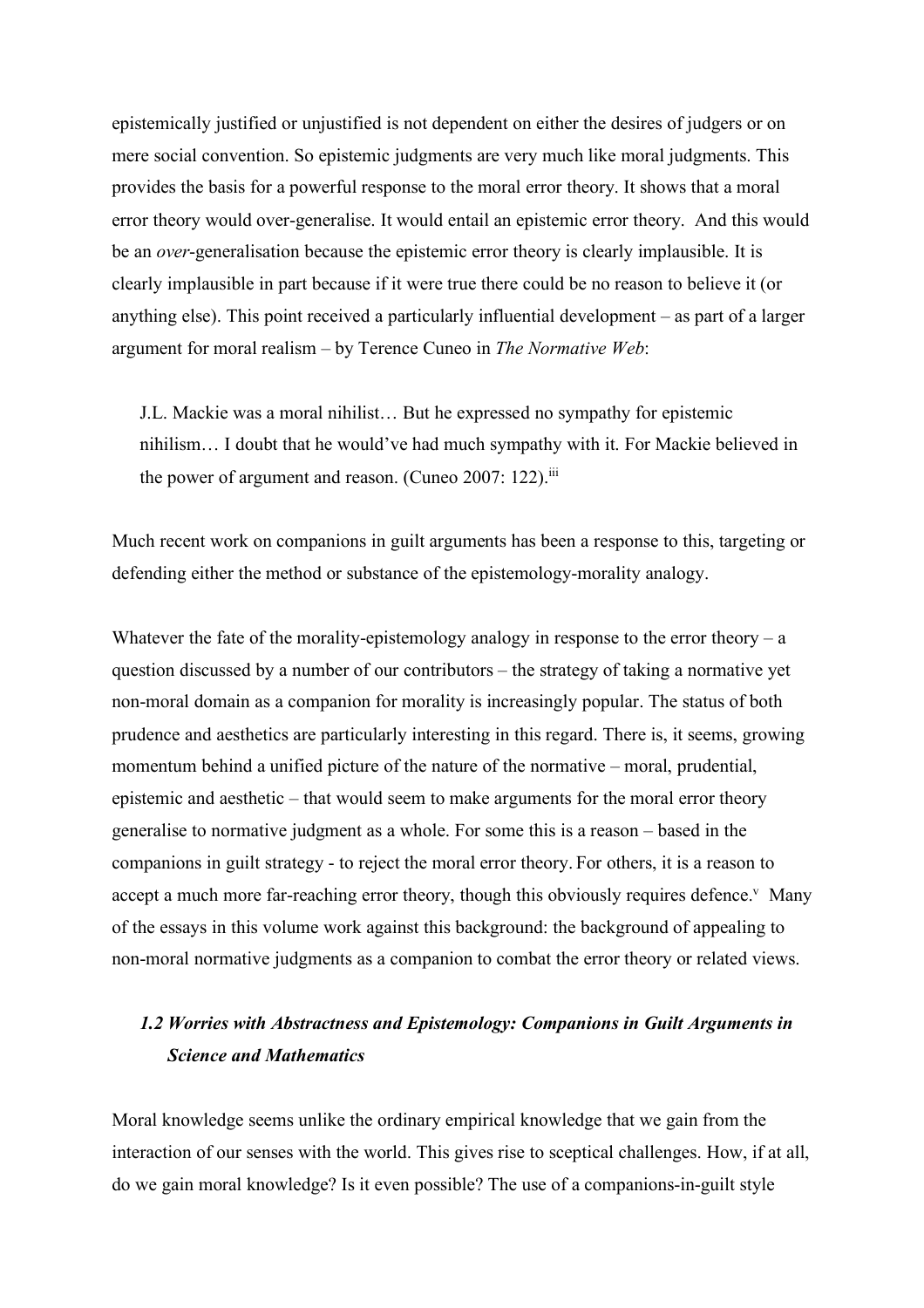analogy with *mathematics* to respond to this sceptical worry is one of the oldest recurring tropes in Philosophy. This is to the fore in the classic early-modern rationalists. Consider, for example, Samuel Clarke:

[T]is without dispute more fit and reasonable in itself, that I should preserve the Life of an innocent Man, that happens at any time to be in my Power… than that I should suffer him to perish... For a Man endued with Reason, to deny the Truth of these Things; is the very same thing as if a Man that understands Geometry or Arithmetick, should deny the most obvious and known Proportions of Lines or Numbers, and perversely contend that… a Square is not double to a triangle of equal base and height. (Clarke 1738:  $609$ ).<sup>vi</sup>

Although the terms in which the sceptical challenge are given have changed since Clarke's day, the basic worry - and companions in guilt response - is still very much in-play. The traditional sceptical argument is now probably most commonly framed as an 'access' problem. Moral properties are plausibly 'abstract': they are neither located in space and time nor are they causally efficacious with respect to ordinary natural phenomena. How, given this, can we have the epistemological access to them that we would need in order for our beliefs about them to be justified or constitute knowledge? Absent a persuasive answer, moral scepticism threatens.

At this point the analogy with mathematics becomes relevant. Mathematical objects are also abstract. This could provide the basis for a companions in guilt argument. If the access challenge entails moral scepticism, then it entails mathematical scepticism too. So the argument for moral scepticism is an over-generalisation. So it fails.

There are a number of very different ways of running this argument. Consider for example T.M. Scanlon's recent response to the access challenge for morality. Scanlon's concern is with how, given their abstract nature, we could reason about, and come to have knowledge of, moral – and more generally normative – matters. His solution is to present a simple, independently plausible picture of how we can reason about mathematics. The basic model is then applied to morality. He writes:

[W]e ... discover normative truths and mathematical truths simply by thinking about these subjects in the right way. (Scanlon 2014: 70).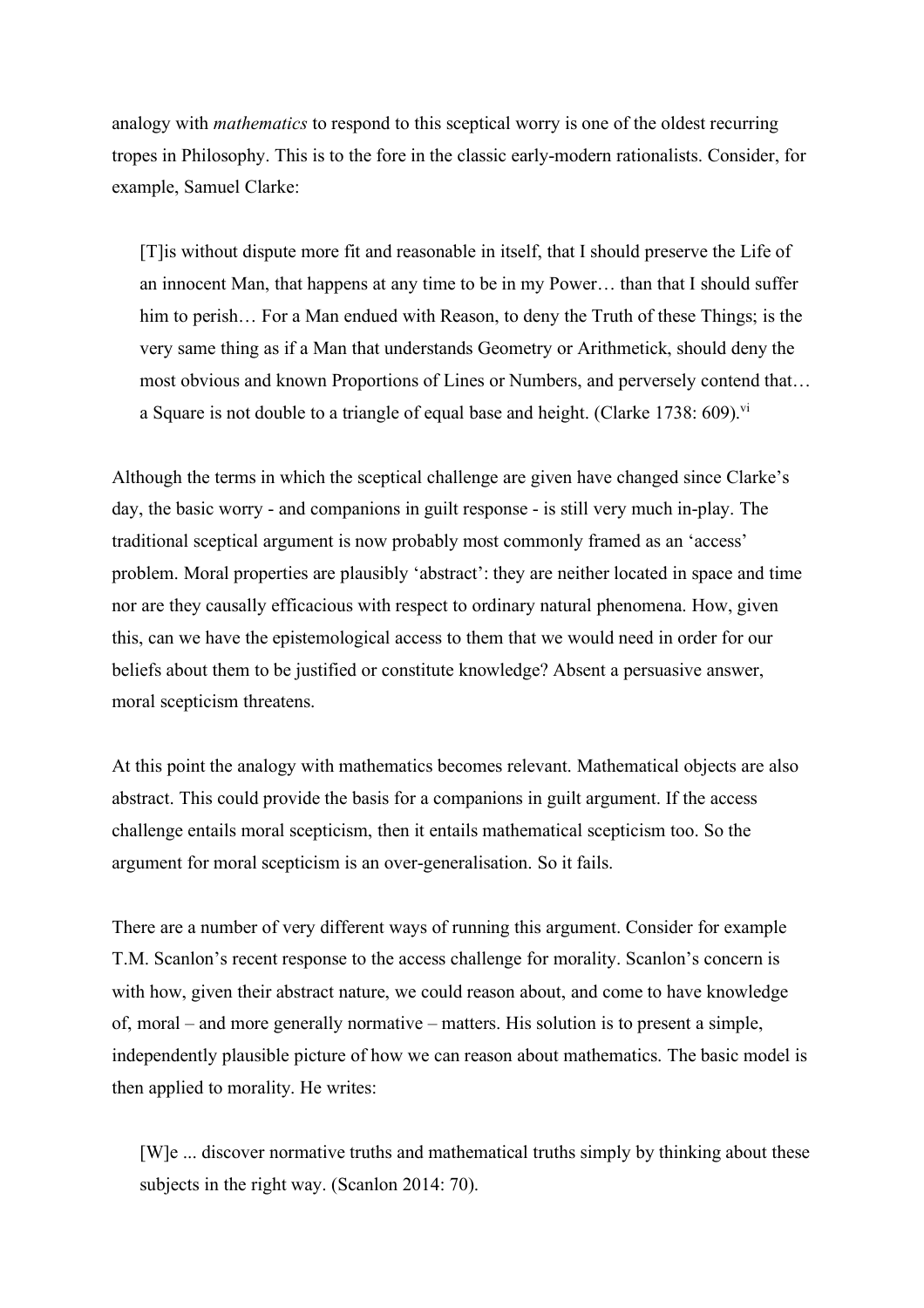Quite aside from the details of Scanlon's proposal – which we do not discuss here - there are several obvious objections to the use of an analogy with mathematics to undermine moral scepticism.

One line of objection is that scepticism about access to abstract mathematical objects is not as implausible as one might think. This is evidenced by the fact that the access challenge has been independently developed in the Philosophy of Mathematics under the label the 'Field-Bencaerraf Challenge'. vii A second line of objection is that the simple companions in guilt response fails to address a significant disanalogy between the epistemologies of morality and mathematics respectively. Mathematical facts, unlike moral facts, appear to figure indispensably in the best (scientific) explanation of ordinary phenomena. This means that mathematical judgments receive indirect justification that moral judgments do not.<sup>viii</sup> As such, the companionship between moral and mathematical is undermined.<sup>ix</sup> This point in particular – and whether it is relevant to the resolution of the access challenge - has been much-discussed in the recent literature.

However this argument resolves, the use of the companions in guilt strategy in morality and mathematics has proved – and will not doubt continue to prove – fruitful on all sides.

# **2. Structure, Strengths and Weaknesses**

The above examples illustrate some of the most compelling and influential uses of the companions in guilt strategy in the recent literature. They also serve as a useful departure point from which to think about the methodology of companions in guilt argumentation itself. What, more precisely, is the structure of companions in guilt arguments? Why are they of particular interest? What are their strengths and weaknesses?

Structurally, companions in guilt arguments – at least of the most straightforward sort - make two claims.<sup>x</sup> The first we can call *the companionship claim*. It is that the candidate companion really is a companion in the relevant way. This will be the case if and only if the argument for moral scepticism, relativism, error theory – or whatever other view of morality is at issue – would generalise here too. So, for example, I argued above that perhaps colour judgments are not a good companion for moral judgment. This is because the argument for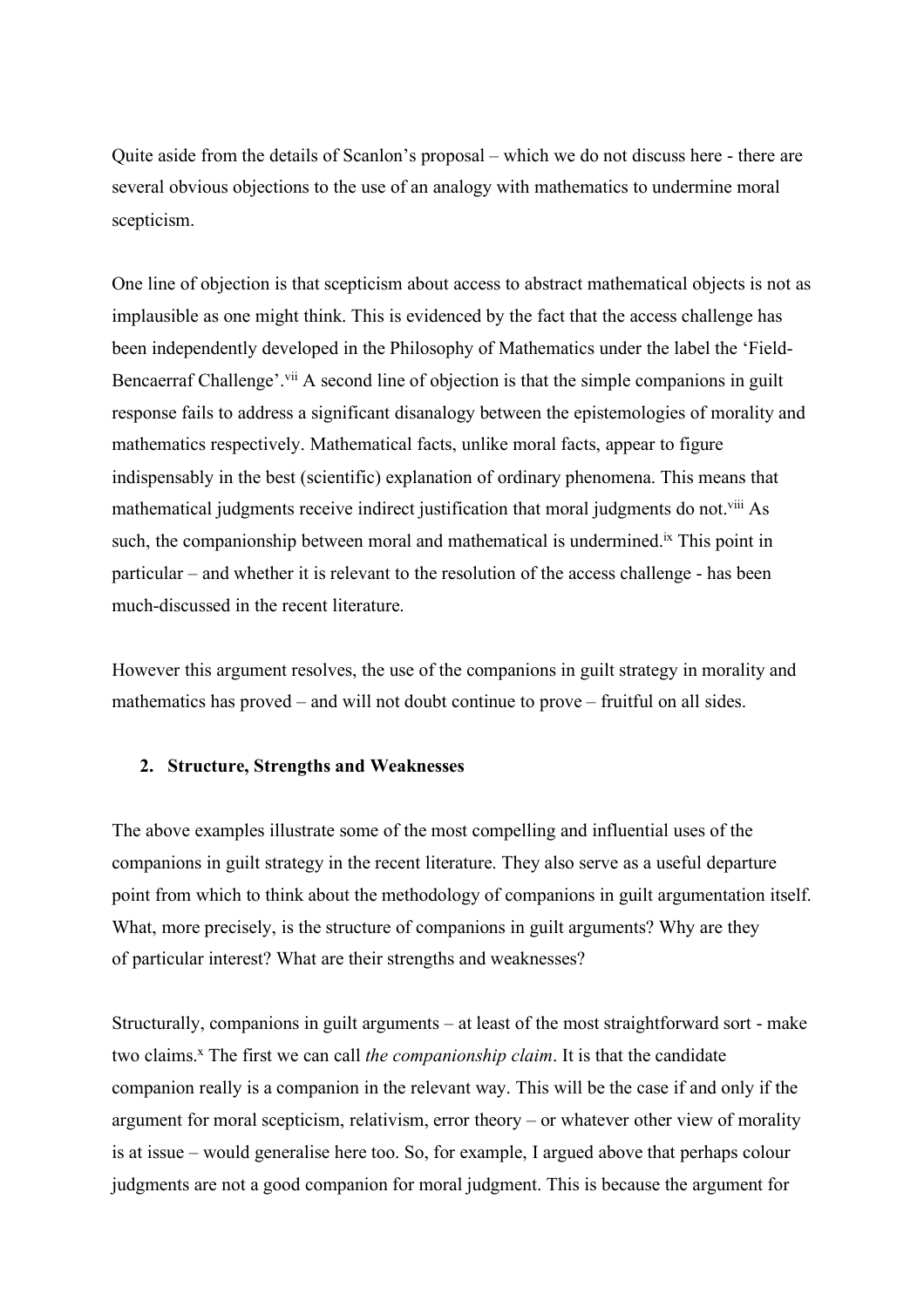moral error theory would not generalise to an argument for an error theory of colour judgments. By contrast, it is much more plausible that epistemic judgments really are a good companion for moral judgment. The argument for a moral error theory really does look like it might generalise to an epistemic error theory.

The second claim we can call *the costliness claim*. It is that the generalisation of the argument in the moral domain is an *over*-generalisation: sufficiently so to count against the soundness of that argument. Here again, epistemic judgments fare well. If the argument for a moral error theory does generalise to an epistemic error theory, this is potentially extremely costly. The mathematical case also fares well here. Suppose that the argument for moral scepticism entailed mathematical scepticism. This would be a high price to pay. Mathematical scepticism is deeply unattractive.

What, then, are the strengths and weaknesses of arguing via a companions in guilt strategy? One obvious strength is *dialectical*. A defender of the companions in guilt strategy doesn't outright deny any of the premises of her interlocutor's argument. Rather, she shows that if that argument were sound it would generalise in an implausible fashion. And crucially the implausibility of this generalisation is, ideally at least, something that her interlocutor can accept quite independently of her existing commitments. Another obvious strength is that companions in guilt arguments can help us to see the woods for the trees in the many twists and turns of metaethical argumentation. A nice illustration of this comes in the context of using mathematical judgment as a companion against sceptical arguments. Sceptical arguments in moral philosophy are extremely complex and the rules for how to assess them are often unclear. As such, it can be hard to know which way to go. It can be easy to lose one's sense of direction. But consider, if the sceptical argument at issue does generalise to the mathematical domain, then scepticism about mathematical judgment is true. This is a drastic result. It may provide exactly the kind of bigger picture perspective needed.

Despite these strengths, the companions in guilt strategy also has obvious weaknesses or drawbacks. One obvious weakness concerns what companions in guilt arguments don't tell us. Firstly, they don't tell us *where* the argument against which they are targeted fails. To see this suppose that a companions in guilt strategy succeeds in showing that the argument for the moral error theory generalises to an error theory of epistemic judgment, and suppose furthermore that this is an over-generalisation. We can conclude that the argument for moral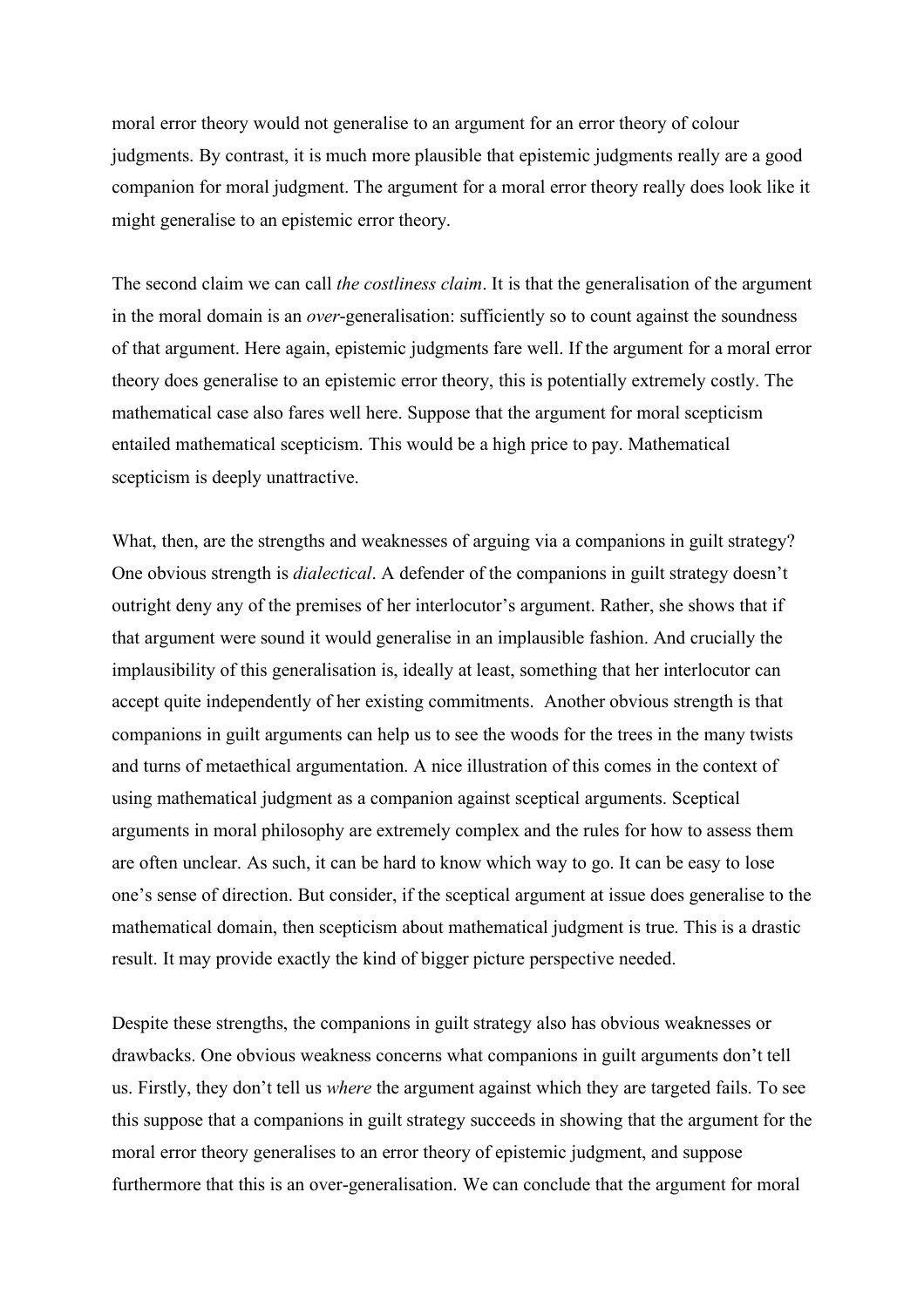error theory is unsound. But we don't know where its unsoundness lies. We don't know which premise of the argument is false. We only know that one of the premises is false. In this respect companions in guilt arguments give us only limited information. Secondly, companions in guilt arguments – at least as I have characterised them – only make a *negative* claim. They tell us that arguments for (e.g.) moral scepticism or moral error theory are unsound. But they don't tell us anything about what the correct view is. This is another respect in which the information that they provide is limited.

The third and final drawback of companions in guilt arguments – and perhaps the most interesting – is dialectical. Companions in guilt arguments can be read either as a modus ponens or a modus tollens. Consider, for example, the use of the companions in guilt argument to show that arguments for moral scepticism fail because they generalise to the mathematical domain. This is a modus ponens reading. Simply put:

- 1. If moral scepticism, then mathematical scepticism.
- 2. Not mathematical scepticism.
- 3. (1, 2) Not moral scepticism.

Consider, however, a different way of interpreting the first premise of the argument. Perhaps it shows that mathematical scepticism is in fact – surprisingly – true after all. So interpreted, we really have the following modus tollens:

- 1. If moral scepticism, then mathematical scepticism.
- 2. Moral scepticism.
- 3. (1, 2) Mathematical scepticism.

So rather than showing that scepticism is false across the board, it actually shows that scepticism is true across the board. This is exactly the opposite of the intended conclusion of companions in guilt reasoning. On a dialectical level, which of these readings one chooses will depend on how one assesses the relative strengths of the case for moral scepticism and against mathematical scepticism respectively. This is an interesting feature of companions in guilt arguments that has been exploited by opponents.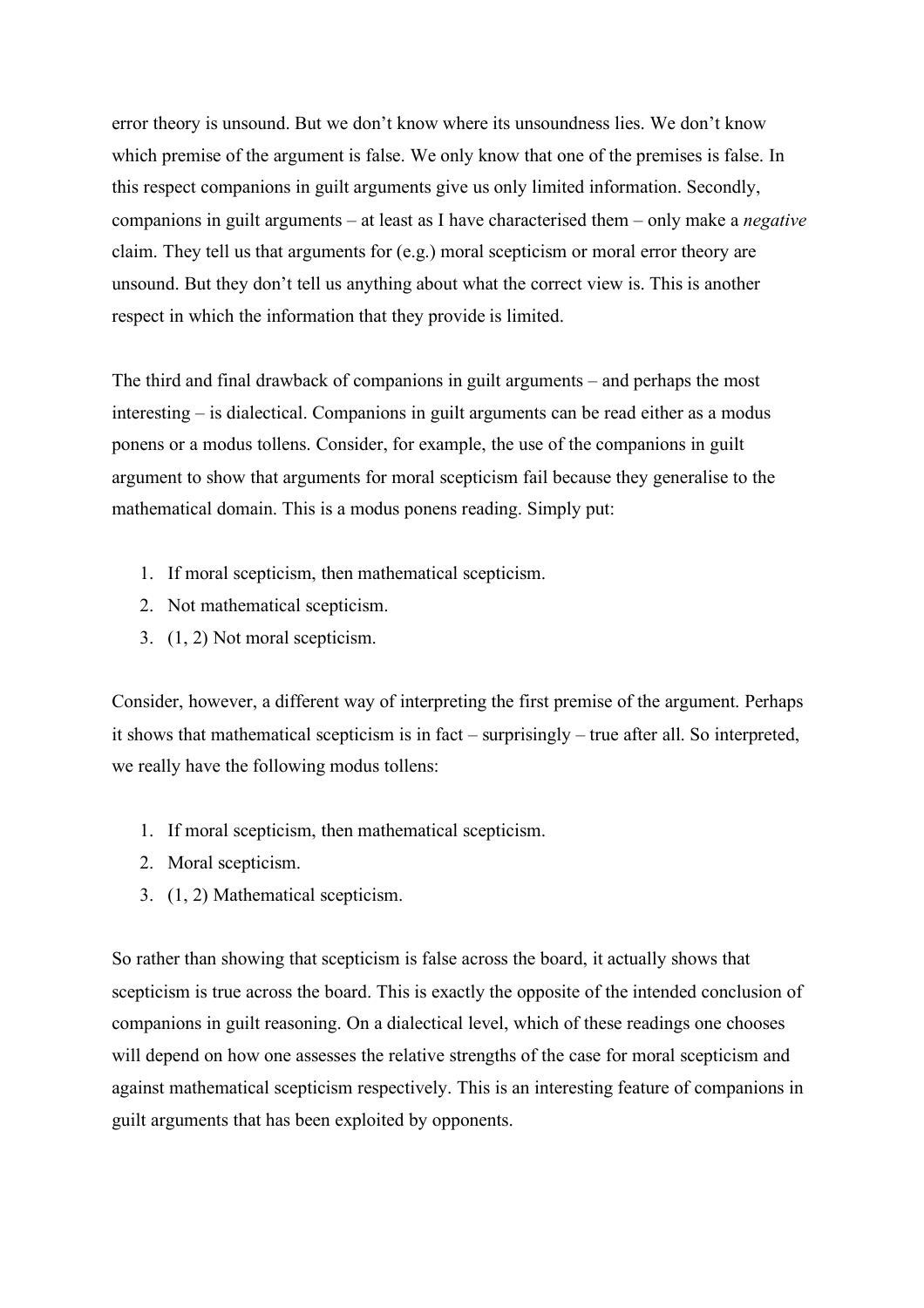So arguing via a companions in guilt strategy has both strengths and weaknesses. But there is little doubt that it can be hugely informative and illuminating. The use of a companions in guilt strategy—successful or unsuccessful—can help to clarify the (supposedly) problematic nature of morality, the companion domain itself, and the relation between them. There is much to learn. Each of the essays collected in this volume illustrate this point in their own way. It is to these that we now turn.

## **3. The Volume**

The articles are divided into five parts: Methodology; Normativity and Error Theory; Moral Epistemology; Alternative Companions: Morality, Mathematics and Aesthetics.

#### *3.1 Methodology*

The first section addresses methodological questions. What exactly are the methodological commitments of the companions in guilt strategy? Is it a unified strategy, or are there properly distinct argument-types that fall under this label? These – and other methodological questions - have been prominent in recent critical examinations of the companions in guilt strategy. In the first section, Hallvard Lillehammer and Louise Hanson present fresh perspectives on them.

In *Companions in Guilt: Argument for Ethical Objectivity* Lillehammer distinguished between two kinds of companions in guilt strategy: by analogy, and by entailment. Arguments by analogy work by showing that morality and some non-moral companion domain share a relevant 'problematic feature'. For example, both moral judgment and aesthetic judgment share the share the feature of being subject to widespread disagreement. Arguments by entailment work by showing that there is some non-analogical entailment relation between morality and its companion. For example, perhaps scientific theorising *presupposes* the truth of some moral judgment. This non-analogical relation presupposition—could vindicate a body of moral judgment in companions in guilt fashion. In his contribution to this volume, Lillehammer identifies a new kind of companions in guilt argument: argument by *absorption*. Companions in guilt arguments by absorption work by showing that morality is *part of* some non-moral domain. Lillehammer identifies two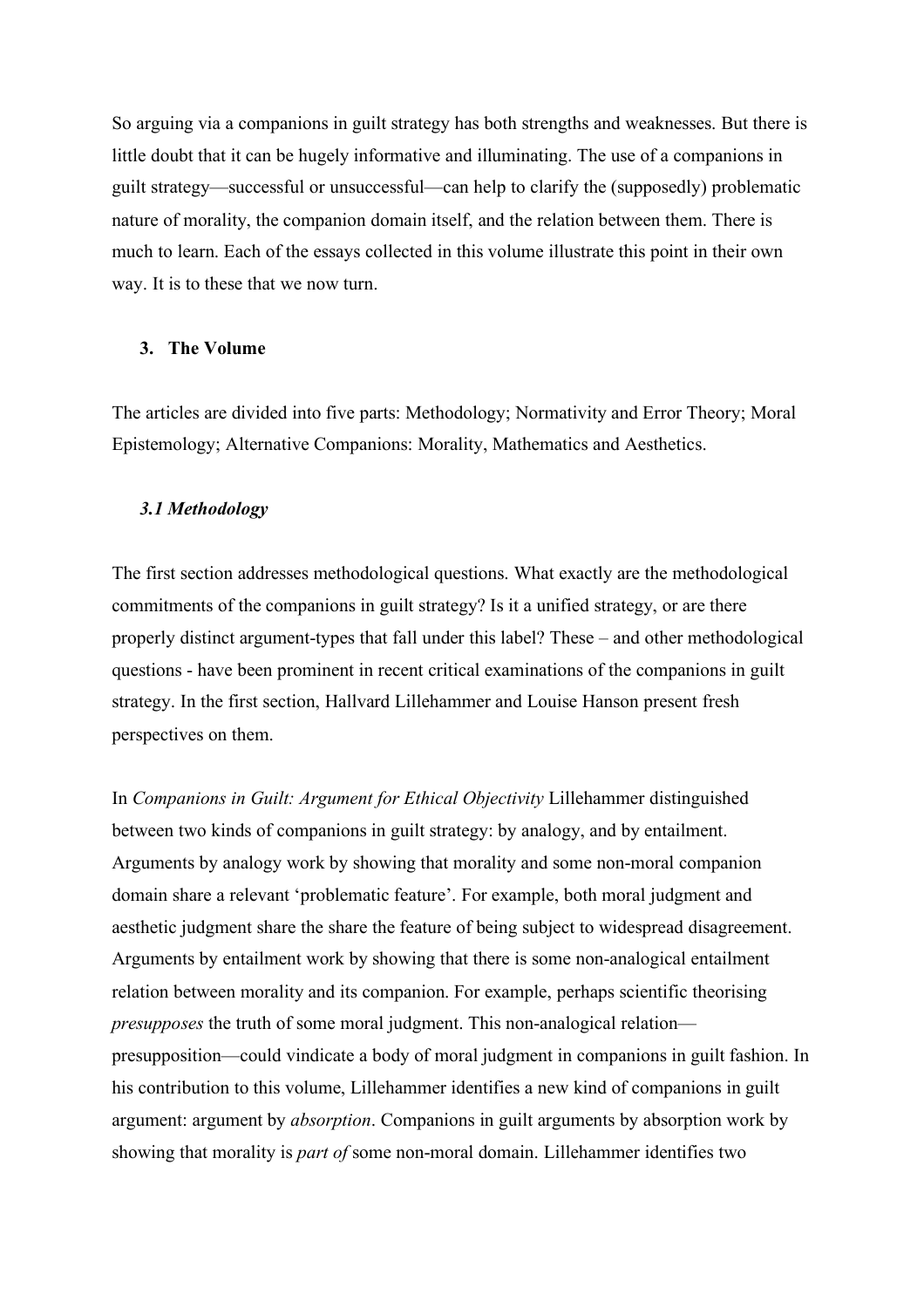examples of this kind of companions in guilt argument. The first is from Renford Bambrough's neglected *Moral Skepticism and Moral Knowledge*. The second is from Russ Shafer-Landau's 'Ethics as Philosophy A Defense of Ethical Nonnaturalism'. Lillehammer clearly articulates this argumentative strategy as a third type of companions in guilt argument and assesses its strengths and weaknesses using the above examples. He concludes that the strategy of arguing 'by absorption inherits the weaknesses of both analogybased and entailment-based strategies.

Louise Hanson's contribution also concerns the methodology of companions in guilt arguments. She takes as her departure point a recent source of scepticism about the companions in guilt strategy: Christopher Cowie's 'Why Companions in Guilt Arguments Won't Work.' Cowie argued that companions in guilt arguments couldn't succeed. They couldn't succeed, he claimed, because they faced a dilemma: they are either unsound or dialectically redundant. Hanson takes issue with this argument. She claims that companions in guilt arguments can succeed and that Cowie's dilemma is unsuccessful. She does so by distinguishing between two different ways in which companions in guilt arguments can be understood. One is metaphysical, the other is dialectical. By distinguishing between these two varieties of companions in guilt strategy, she claims, Cowie's dilemma can be rebutted. Hanson demonstrates this distinction – between metaphysical and dialectical readings of the companions in guilt argument – by presenting her own example of a companions in guilt argument: an example that concerns the problem that moral deference causes for moral realists.

#### *3.2 Normativity and Error Theory*

Many companions in guilt arguments focus on the normativity of morality. They argue that other domains share a similar essential normativity. For instance, according to the epistemic companions in guilt argument, if there are any instances of knowledge or justified belief, there are epistemic reasons, and epistemic reasons have the categorical or irreducible normativity that gives rise to error theorists' scepticism about morality. In the second section Richard Joyce, Jonas Olson, and Wouter Kalf, who have all written books defending the error theory, respond to such normative companions in guilt arguments.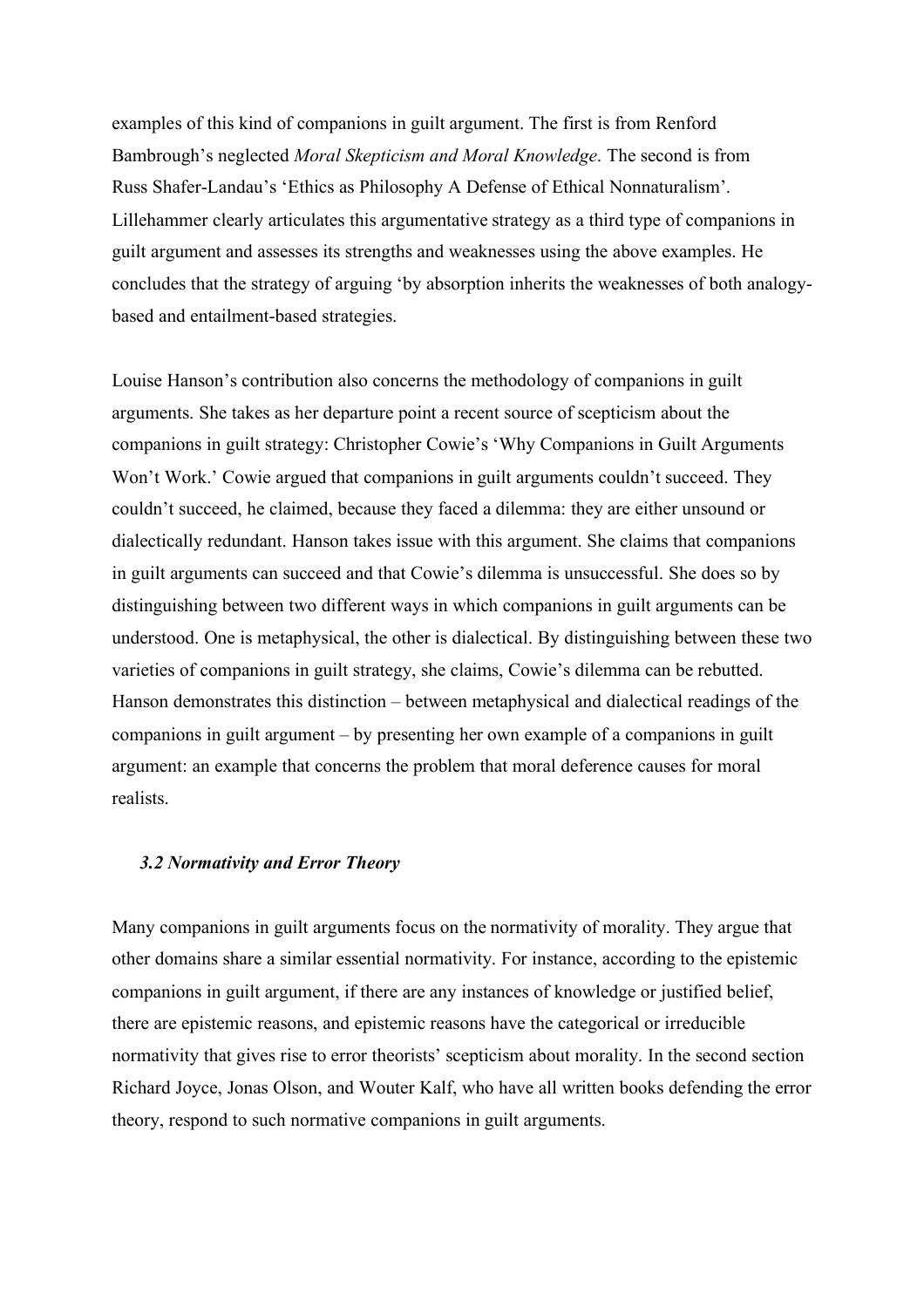In his contribution, Richard Joyce responds to the epistemic companions in guilt argument. Joyce argues that proponents of this argument assume that the error theory is comprised of a single argument, which he calls the argument from reasons. According to this argument, there are no categorical or irreducibly normative reasons. There are moral properties only if there are such reasons. So, there are no moral properties. But according to Joyce, the case for the error theory is made up of a complex web of interlocking arguments. Once we see this and that the argument from reasons is insufficient to establish an error theory about morality, we can see a route to a dis-analogy between moral and epistemic normativity. This breaks the epistemic companions in guilt argument.

According to Joyce, arguments from moral disagreement and evolutionary debunking form part of error theorists' more complex argument against morality. But disagreement-based and evolutionary debunking arguments cannot be levelled against epistemic normativity. Furthermore, Joyce argues that instrumentalism is plausible about epistemic normativity but not about moral normativity. And Joyce argues that an analogue of error theorists' Humean objectification thesis about moral psychology cannot be told regarding epistemic normativity. Joyce finishes his piece by articulating a list of disanalogies between the moral and epistemic domains including the connection of the former domain to free will and desert and problems with moral deference that he claims are not mirrored by problems with epistemic deference.

Joyce's argument presents an interesting challenge for moral error theorists going forward: can they provide a detailed defence of the moral error theory on the grounds of one of the many disanalogies between morality and epistemology that Joyce identifies, rather than resting their case on the 'argument from reasons'? One issue concerns the need to show that the properties of morality that Joyce identifies in his list of disanalogies are *essential* to it. For example, moral error theorists may wish to follow Joyce and rest part of their case for the error theory on the claim that free will and desert are tied to moral but not epistemic normativity. But if they wish to do this, they must do something that they have yet done: show that morality is *essentially* connected to free will and/or desert and that epistemic normativity is not. '

Terence Cuneo was one of the first philosophers to fully develop the epistemic companions in guilt argument against the error theory. In *Speech and* Morality Cuneo makes a different companions in guilt argument against the error theory. According to this argument, the best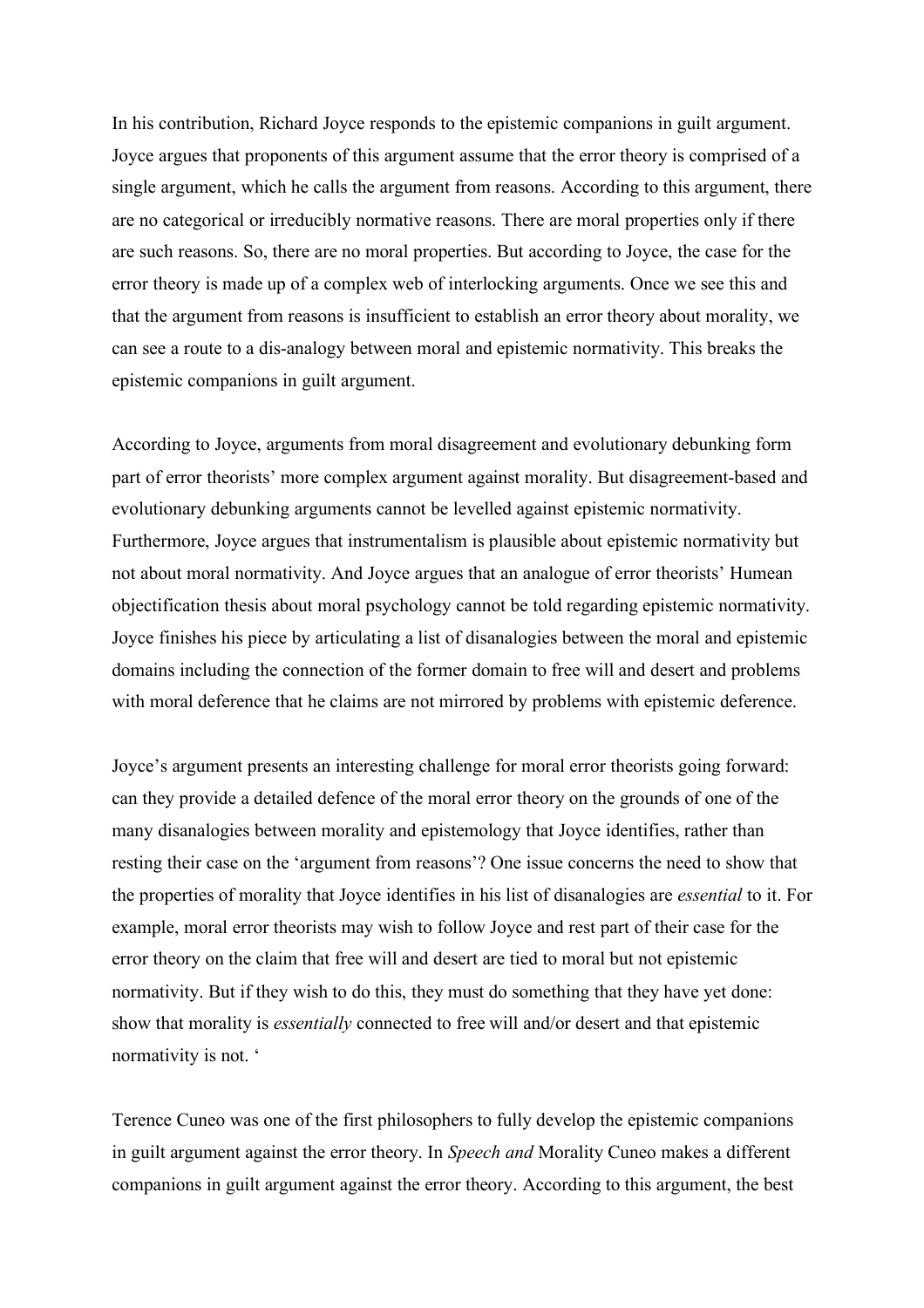explanation of what makes a speech act an assertion, a promise, or a command, involves the existence of moral properties. But we do sometimes assert things, promise that we'll do things, and command others to do things. So, there are moral properties. The companions here are illocutionary speech acts: assertions, commands, and promises. In his contribution, Jonas Olson provides one of the first sustained discussions and critiques of Cuneo's illocutionary companions in guilt argument. Olson argues that this argument fails because Cuneo's normative/moral theory of speech faces a problematic dilemma. Depending on how it is interpereted it either viciously circular or extensionally inadequate. And without this normative/moral theory of speech, Cuneo's companions in guilt argument fails.

Recently Guy Fletcher has articulated a new companions in guilt argument against the error theory from prudential normativity (Fletcher 2018, 2019). Fletcher argues that if the arguments for the moral error theory succeed, then analogous arguments will favour an error theory about prudential normativity. According to a prudential error theory nothing is ever good *for* us and we never have prudential reasons to do things (such as to take steps to ensure that we are happy and well in the future). But it is implausible to hold that there is nothing that is good *for* us and that we have no prudential reasons to do things. So, we should reject the moral error theory. Fletcher argues that this prudential companions in guilt argument is superior to the recently popular epistemic companions in guilt argument because prudential normativity cannot be reduced to unproblematic natural facts but epistemic normativity can be.<sup>xi</sup> In his contribution to this volume Wouter Kalf responds to Fletcher's prudential companions in guilt argument. Fletcher argues that epistemic normativity can be reductively analysed in terms of truth but prudential normativity cannot be reductively analysed in terms of another property. Kalf argues that if epistemic normativity can be analysed in terms of truth, then prudential normativity can be analysed in terms of pleasure. He also argues that a moral and prudential error theory is plausible. One key problem with adopting an epistemic error theory is that it seems to leave one unable to make any arguments. But there are no similar problems with adopting a prudential error theory.

#### *3.3 Alternative Companions: Mathematics and Aesthetics*

The third section focuses on companions in guilt arguments that draw on *mathematics* and aesthetics as companions. In this section, arguments of this kind are discussed by Justin Clarke-Doane, Ramon Das, Christopher Cowie and Daan Evers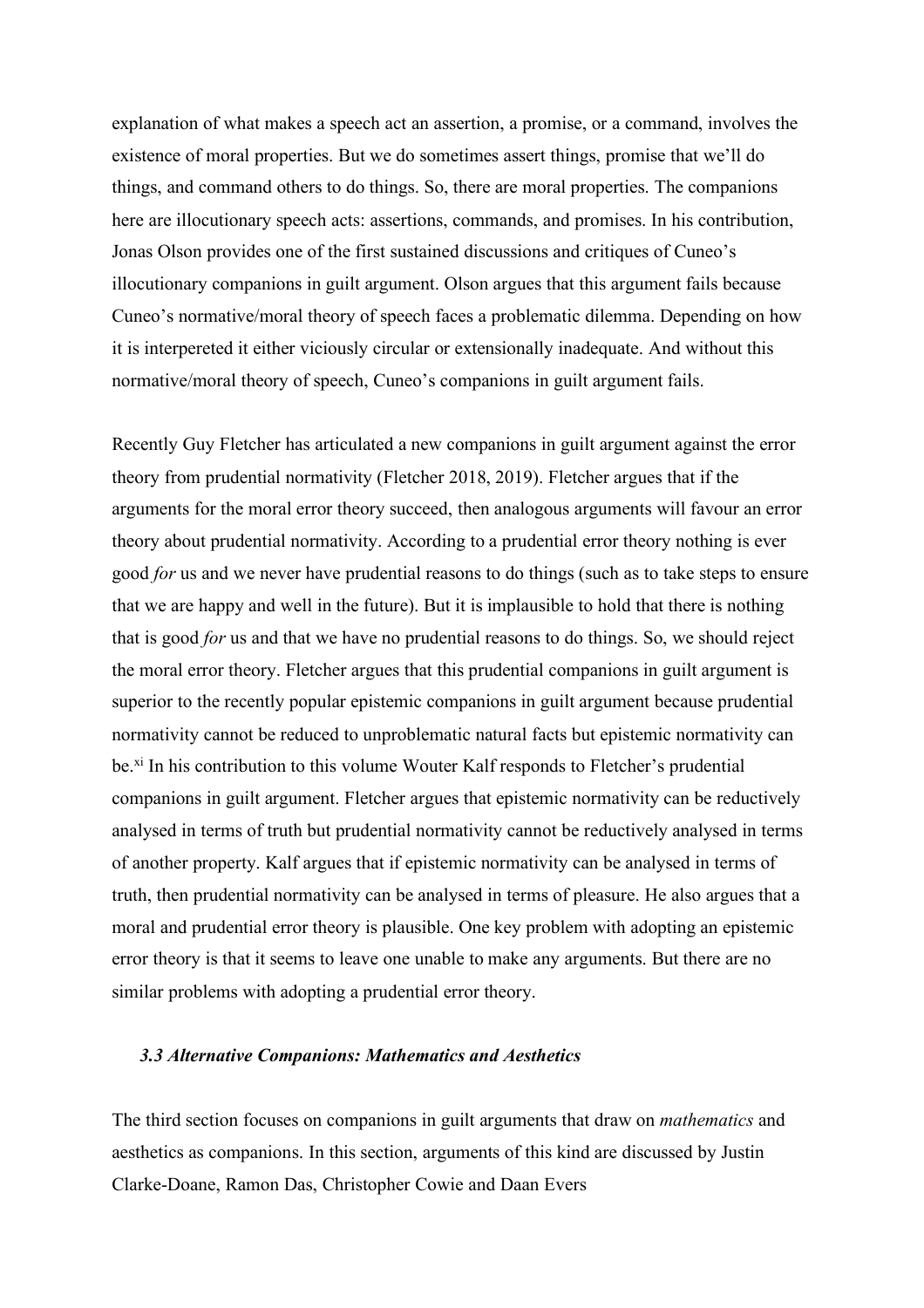Justin Clarke-Doane has written a series of important articles that draw comparisons between metaethics and the philosophy of mathematics.<sup>xvii</sup> In his contribution to this volume Clarke-Doane motivates a *pluralist* view of mathematical ontology and asks whether this is applicable in the moral domain. Pluralism about an area is the view that there are a plurality of different concepts within that area, all of which can be satisfied and none of which is *really* true at the exclusion of the other. Such a view might be plausible in mathematics. The theorems of seemingly incompatible mathematical systems – most obviously, systems formulated with differing axioms - may both be true. There is nothing more to be said about which theory is *really* true. Might pluralism be true of the moral domain? If so, competing moral theories – such as utilitarianism and contractualism – could both be true. Clarke-Doane argues that, unlike the mathematical domain, pluralism could not be the whole story in the moral domain. It would still leave an important question unanswered: the question of *what to do*. This has important ramifications. For one, the interesting questions of moral philosophy are not fully settled by the kind of abstract ontological considerations that could settle interesting questions in mathematics (and other abstract domains of inquiry).

Ramon Das – who has used the companions in guilt strategy against moral error theorists on several occasions - replies to Clarke-Doane's argument directly. He rejects the disanalogy that Clarke-Doane' claims to have established between the prospects for pluralism in the moral and the mathematical domains respectively. He does so by using a companions in guilt strategy. He argues that questions of *what to do* arise no more or no less for moral pluralists than questions of *what to believe* arise for mathematical pluralists. Das divides his argument for this into two sections: a 'companions in guilt' section and a 'companions in innocence' section. In the first section – the companions in guilt section – Das argues that if moral pluralism problematically leaves open a question of what to do, then mathematical pluralism problematically leaves open a question of what to believe. In the course of establishing this Das makes the case for thinking that Clarke-Doane's 'residual' question of what to do should in fact be read as a straightforward normative question about what one ought to do, where the 'ought' is an 'all things considered ought'. In the second section – the companions in innocence section - Das argues that if mathematical pluralism does *not* problematically leave open the question of what to believe, then moral pluralism does not problematically leave open the question of what to do either.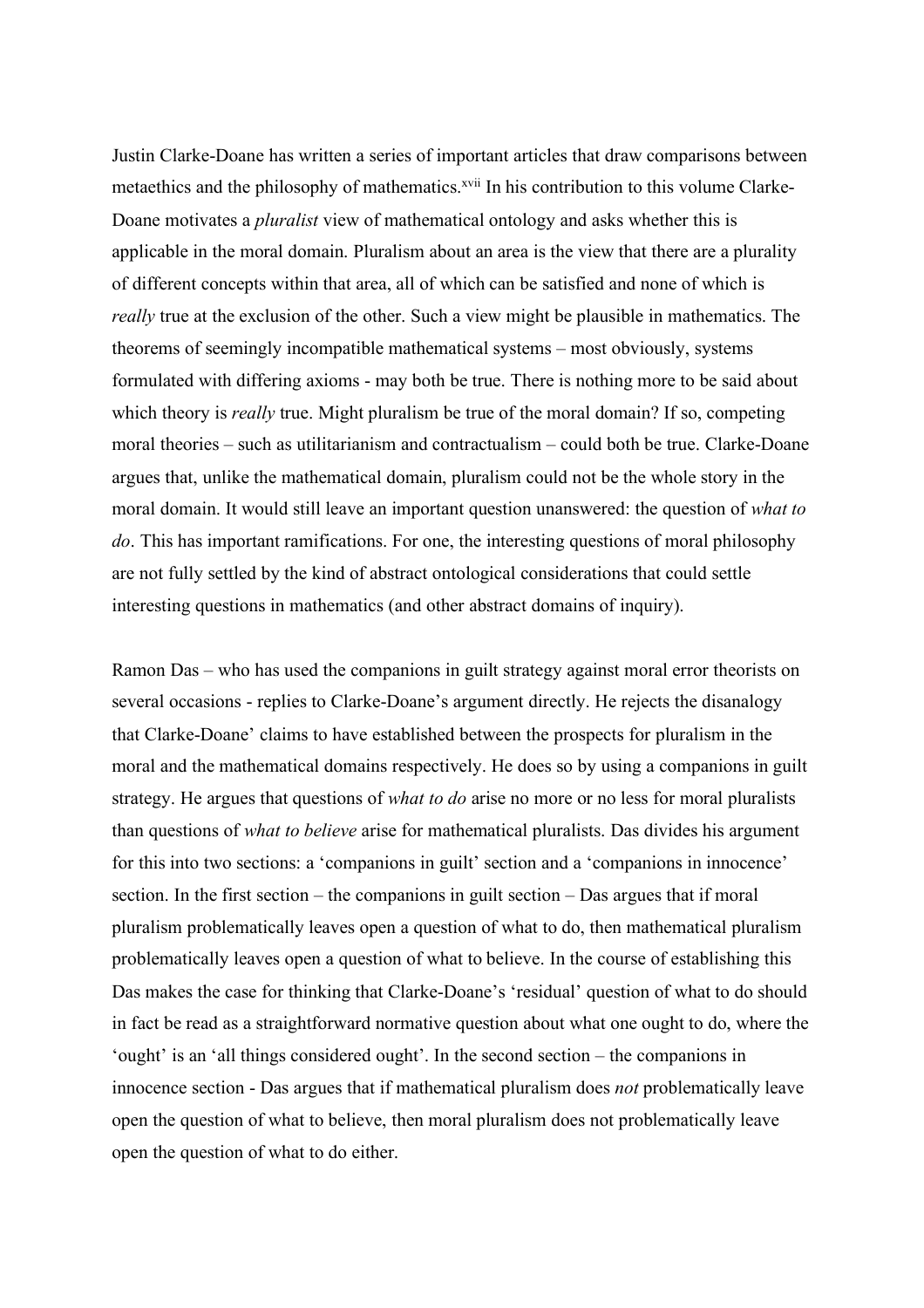Like Das, Christopher Cowie responds to Clarke-Doane's work on the morality-mathematics analogy. In earlier work Clarke-Doane has defended moral judgment against debunking arguments by appealing to a modal reading of those arguments. Moral debunking arguments work, he has argued, only if they undermine the 'modal security' of our moral beliefs. And, he has argued, they fail to do so. Specifically, he has argued that moral beliefs are just as modally secure as mathematical beliefs. Cowie focuses on an emerging line of response to this view. According to this emerging line of response it is mistaken to understand debunking challenges in terms of modal security. Rather, we should understand them in *explanatory* terms. Cowie sets out the basic case for this. He asks whether, if we do understand debunking arguments in this way, they are still equally (in)effective when applied to the moral and mathematical domains respectively. He concludes that, perhaps surprisingly, they are.

Daan Evers discusses the prospects for companions in guilt arguments that take aesthetic judgments or properties as a companion for their moral counterparts. Evers starts from an assumption about the nature of moral judgments. The assumption is that moral judgments concern mind-independent, non-natural entities. With this assumption in place, he asks whether aesthetic judgments could serve as a companion. If they are to do so, Evers argues, it would be necessary to show – at a minimum - that 'dispositional' accounts of aesthetic judgment according which aesthetic judgments report the dispositions of suitably characterised observers – are false. This would open up the space for companionship between moral and aesthetic judgment. Showing that this space should be occupied, however, Evers argues, requires a close examination of the phenomenology of aesthetic judgment. It would be necessary to show that the phenomenology of aesthetic judgment supports the view that aesthetic judgments do not merely report the dispositions of suitable observers and instead concern mind-independent, non-natural entities. While Evers is somewhat sympathetic to this view, he concludes that the case for it is insufficient. As a result, companions in guilt arguments that take aesthetic judgments as a companion for moral judgment fail. Evers concludes by considering two example instances of arguments of this kind.

#### *3.4 Moral Epistemology*

The fourth section focusses on companions in guilt arguments in moral epistemology. These arguments target the position that we cannot have moral knowledge or that a particular story about moral knowledge is implausible. They use our perceptual or other knowledge of the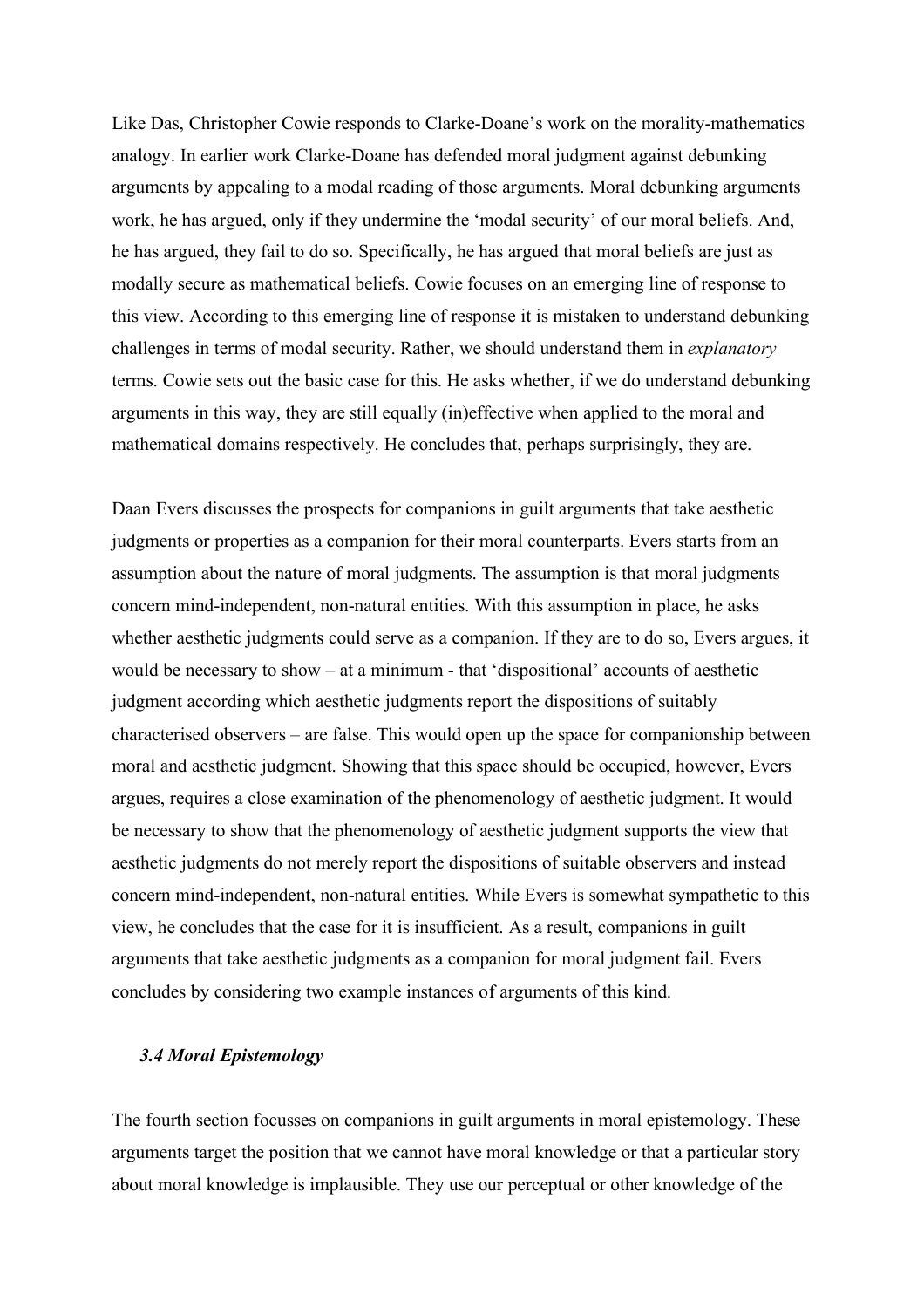external world, our knowledge of facts about history, or other non-moral knowledge as a companion for moral knowledge. In this section James Lenman and Richard Rowland discuss two such companions in guilt arguments and Anna Bergqvist makes her own..

Michael Huemer is one of the major contemporary defenders of intuitionistic moral realism. He argues that we can know moral truths by direct intuition.<sup>xviii</sup> The idea that we have access to moral truths via a faculty of intuition can seem implausible or extremely weird ('queer', Mackie called it).<sup>xix</sup> Huemer argues that scepticism about access to moral facts via moral intuition generalizes to scepticism about access to the physical world via perception. In his contribution to this volume James Lenman takes on Huemer's perceptual companions in guilt argument. He argues that we can tell a naturalistic story about perceptual processes. And that such a naturalistic story provides a better explanation of our experiences than alternative skeptical and idealist stories. But there is no such parallel plausible account of the nature of a supposed faculty of moral intuition to be given. Lenman also argues that middle-ground positions that steer a course between the Scylla of 'stark raving realism' and the Charybdis of all-out scepticism are more plausible in the case of morality than they are regarding the external world. He argues that constructivist positions about the external world, such as Berkeleyan idealism, face problems that are not faced by Rawlsian constructivist positions about morality. This contrast also undermines a companions in guilt argument that takes realism about the external world as a companion in guilt for robust moral realism.

Henry Sidgwick and Derek Parfit both acknowledged that disagreements with our epistemic equals about morality may seem to lead to moral scepticism: the view that we have little or no moral knowledge.<sup>xx</sup> Sarah McGrath has argued that moral disagreement does in fact lead to such moral scepticism.<sup>xxi</sup> In his contribution, Richard Rowland discusses companions in guilt arguments against such scepticism made by Jason Decker and Daniel Groll.xxii Decker and Groll take our knowledge that the world is millions of years old and Marilyn vos Savant's knowledge of probabilities as companions for moral knowledge. Rowland argues that the disagreement-based case for moral scepticism can be revised in a way that evades Decker and Groll's arguments. This can be done, he argues, once we realize that we can have knowledge in the face of disagreement when our view is: more qualitatively parsimonious than the view of those with whom we disagree; or we have certain kinds of unanswered arguments and objections for our view and an error theory of the views of those with whom we disagree.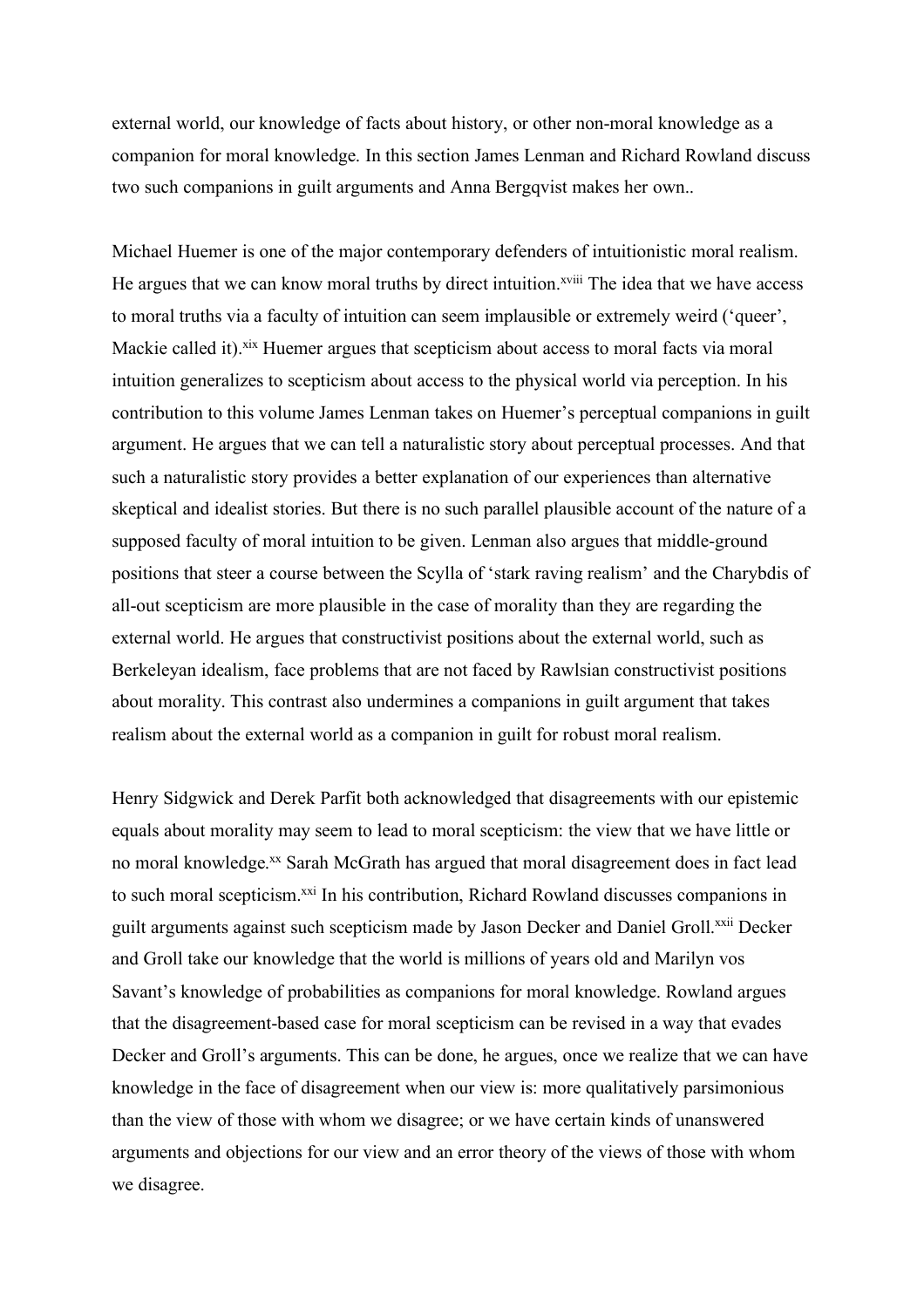In her contribution, Anna Bergqvist makes a Murdochian companions in guilt argument. She first criticises a companions in guilt argument from thick evaluative concepts. According to this argument, the core or most important moral and evaluative concepts are thick evaluative concepts. These are concepts such as 'cruel', 'kind', 'lewd', and 'promise'. Thick evaluative concepts are sometimes understood as involving both a descriptive and a normative aspect: to say that an act was cruel is not just to say that the act was bad or wrong but is also to say something descriptive about the kind of act that it was. Thin evaluative concepts, such as 'good', on the other hand have no descriptive aspect: to say that something is good is not to describe it in any way but merely to evaluate it. But if thick concepts are the core of the moral and the evaluative, then adopting a scepticism about moral properties will overgeneralize and entail that quite ordinary claims about the world, such as that an act was a promise, cannot legitimately be made.

Bergqvist argues that a version of this argument based on the metaphysics of the thick evaluative or one what it is to understand thick evaluative concepts fails. But she then develops a somewhat similar argument of her own based on the work of Iris Murdoch, which she argues succeeds where the argument from thick concepts fails. This argument grounds moral and evaluative concepts and properties in moral vision. Simplistically put, according to this argument, morality and evaluation are the product of moral experience and moral vision, which is the product of a particular socio-historical framework. But this vision and experience extends to our whole mode of living including our shared concepts and public language. So, if we attempt to undermine the metaphysical status of moral properties that are the mirror of our moral concepts, then such a view would undermine the metaphysical status of all properties that are the mirror of our shared concepts, public language, and mode of living. But this would undermine far too many properties (e.g. the property of being a person, perhaps the property of being a member of a family, etc.).

# **4. Conclusion**

Our aim in bringing this volume together is to stimulate further interest in the use of the companions in guilt strategy in Moral Philosophy and beyond. We are confident that the excellent articles that our contributors have provided will do just that.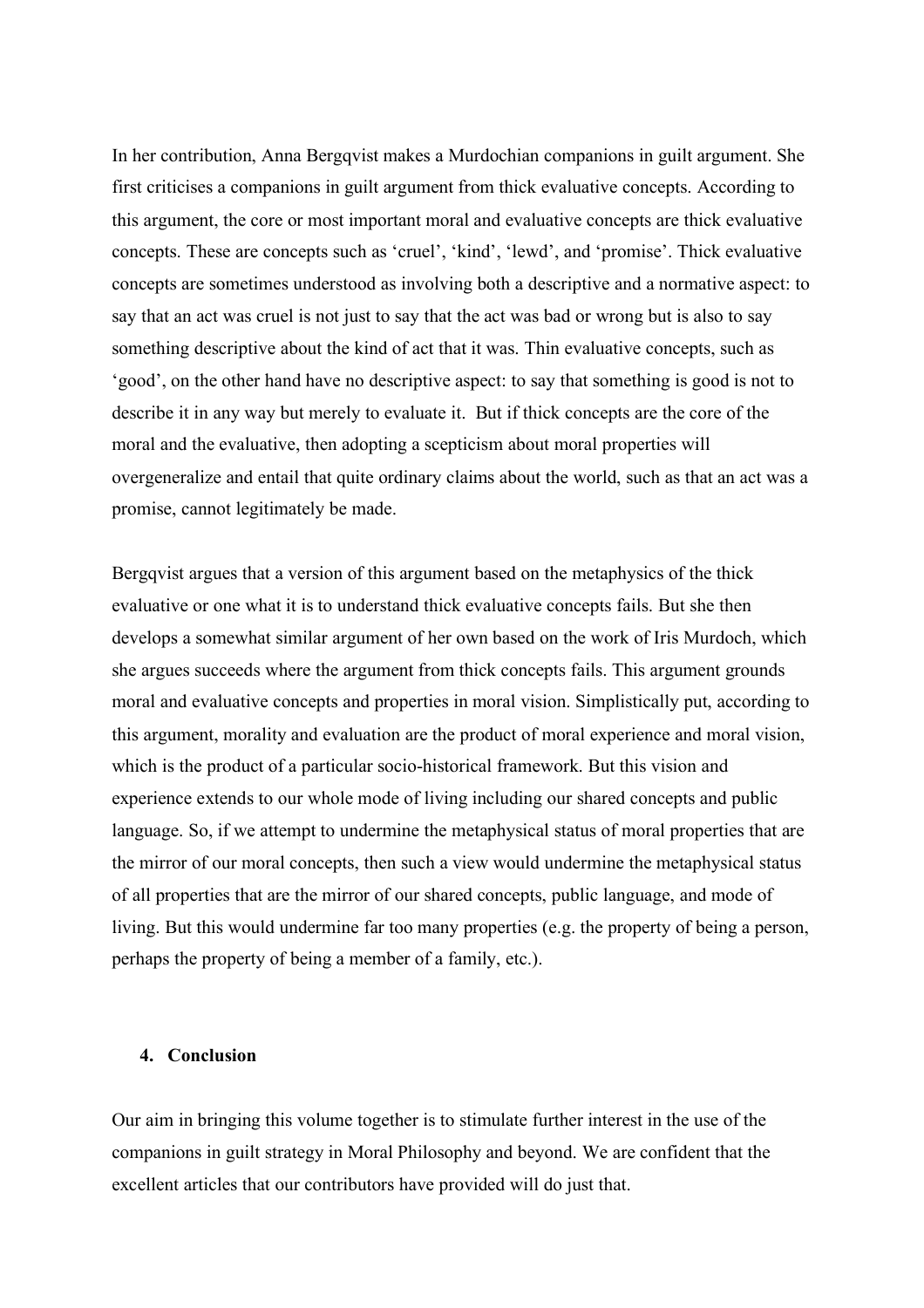### **References**

Bambrough, R. 1979. *Moral Scepticism and Moral Knowledge*. London: Routledge & Kegan Paul.

Bedke, M. 2010."Might All Normativity be Queer?" *Australasian Journal of Philosophy* 88(1): 41-58.

Benacerraf, P. 1973. "Mathematical Truth." *Journal of Philosophy* 70: 661-79.

Boghossian, P. 2003. "The Normativity of Content." *Philosophical Issues* 13: 31-45.

Clarke-Doane, J. 2012. "Morality and Mathematics: The Evolutionary Challenge." *Ethics* 122(2): 313-340.

Clarke-Doane, J. 2014. "Moral Epistemology: The Mathematics Analogy." *Nous* 48(2): 238- 255.

Clarke-Doane, J. 2015. "Justification and Explanation in Mathematics." In R. Shafer-Landau (ed.), *Oxford Studies in Metaethics Volume 10*. New York: Oxford University Press. 80-103.

Cowie. C. "Why Companions in Guilt Arguments Won't Work." *The Philosophical Quarterly* 64(256): 408-422.

Cowie, C. 2018. "Companions in Guilt Arguments." *Philosophy Compass* 13(11): e12528. Cuneo, T. 2007. *The Normative Web*: *An Argument for Moral Realism*. New York: Oxford University Press.

Cuneo, T. 2014. *Speech and Morality.* New York: Oxford University Press.

Das, R. 2016. "Why Companions in Guilt Arguments Still Work: Reply to Cowie". *Philosophical Quarterly* 66(262): 152–160.

Das, R. 2017. "Bad News for Moral Error Theorists: There is No Master Argument Against Companions in Guilt Strategies." *Australasian Journal of Philosophy* 95(1): 58-69.

Decker, J. and D. Groll. 2013. 'The (In)Significance of Moral Disagreement for Moral Knowledge'. In R. Shafer-Landau (ed.), *Oxford Studies in Metaethics, Volume 8*. Oxford: Oxford University Press.

Field, H. 1989. *Realism, Mathematics and Modality*. Oxford: Blackwell.

Fletcher, G. 2018. "Pain for the Moral Error Theory? A New Companions in Guilt Argument." *Australasian Journal of Philosophy* 96(3): 474-482.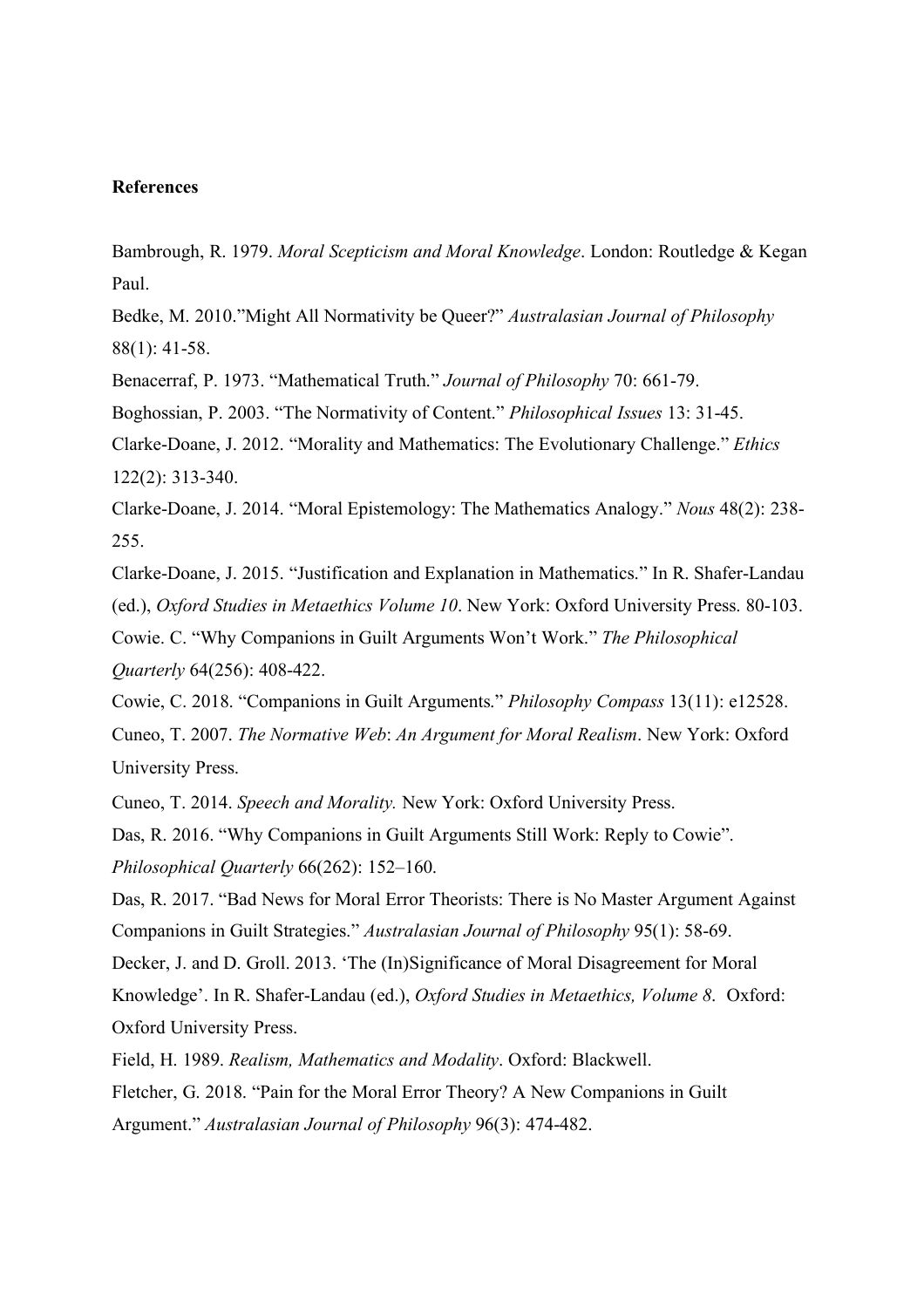Fletcher, G. 2019. "Taking Prudence Seriously". In R. Shafer-Landau (ed.), *Oxford Studies in Metaethics, Volume 14*. Oxford: Oxford University Press.

Gill, M. 2007. Moral Rationalism vs. Moral Sentimentalism: Is Morality More Like Math or Beauty? *Philosophy Compass* 2(1): 16-30.

Harman, G. 1977. *The Nature of Morality: An Introduction to Ethics*. New York: Oxford University Press.

Hattiangadi, A. 2007. *Oughts and Thoughts: Scepticism and the Normativity of Meaning*. Oxford: Oxford University Press.

Huemer, M. 2005. *Ethical Intuitionism*. New York: Palgrave Macmillan.

Joyce, R. 2006. *The Evolution of Morality*. Cambridge, Mass.: MIT Press.

Kim, J. 1988. "What is "Naturalized Epistemology"?" *Philosophical Perspectives* (2): 381- 405.

Kripke, S. 1982. *Wittgenstein on Rules and Private Language*. Oxford: Blackwell.

Lillehammer H. 2007. *Companions in Guilt: Arguments for Ethical Objectivity*. Basingstoke: Palgrave-Macmillan.

Mackie, J. L. 1977. *Ethics: Inventing Right and Wrong*. Harmondsworth: Penguin.

McDowell, J. 1988. "Values and Secondary Qualities." In J. McDowell, *Mind, Value,* 

*Reality*. Cambridge, Mass: Harvard University Press. 131-150.

Olson, J. 2014. *Moral Error Theory: History, Critique, Defence*. Oxford: Oxford University Press.

Olson, J. 2019. "Moral and Epistemic Error Theory: The Parity Premise Reconsidered". In C. McHugh, J. Way and D. Whiting, (eds.), *Metaepistemology*. Oxford: Oxford University Press. 107-121.

Parfit, D. 2011. *On What Matter Volume 2*. Oxford: Oxford University Press.

Putnam, H. 2002. *The Collapse of the Fact/Value Dichotomy and Other Essays*. Cambridge, Mass.: Harvard University Press.

Quine, W.V. 1969. *Ontological Relativity and Other Essays*. New York: Columbia University Press.

Quine, W.V. 1998. "Reply to Morton White." In L.E. Hahn and P.A. Schilpp (eds.), *The Philosophy of W.V. Quine*. Chicago: Open Court. 664-665.

Rowland, R. 2013. "Moral Error Theory and the Argument from Epistemic Reasons." *Journal of Ethics and Social Philosophy* 7(1): 1-24.

Rowland, R. 2016. "Rescuing Companions in Guilt Arguments'. *Philosophical Quarterly 66*(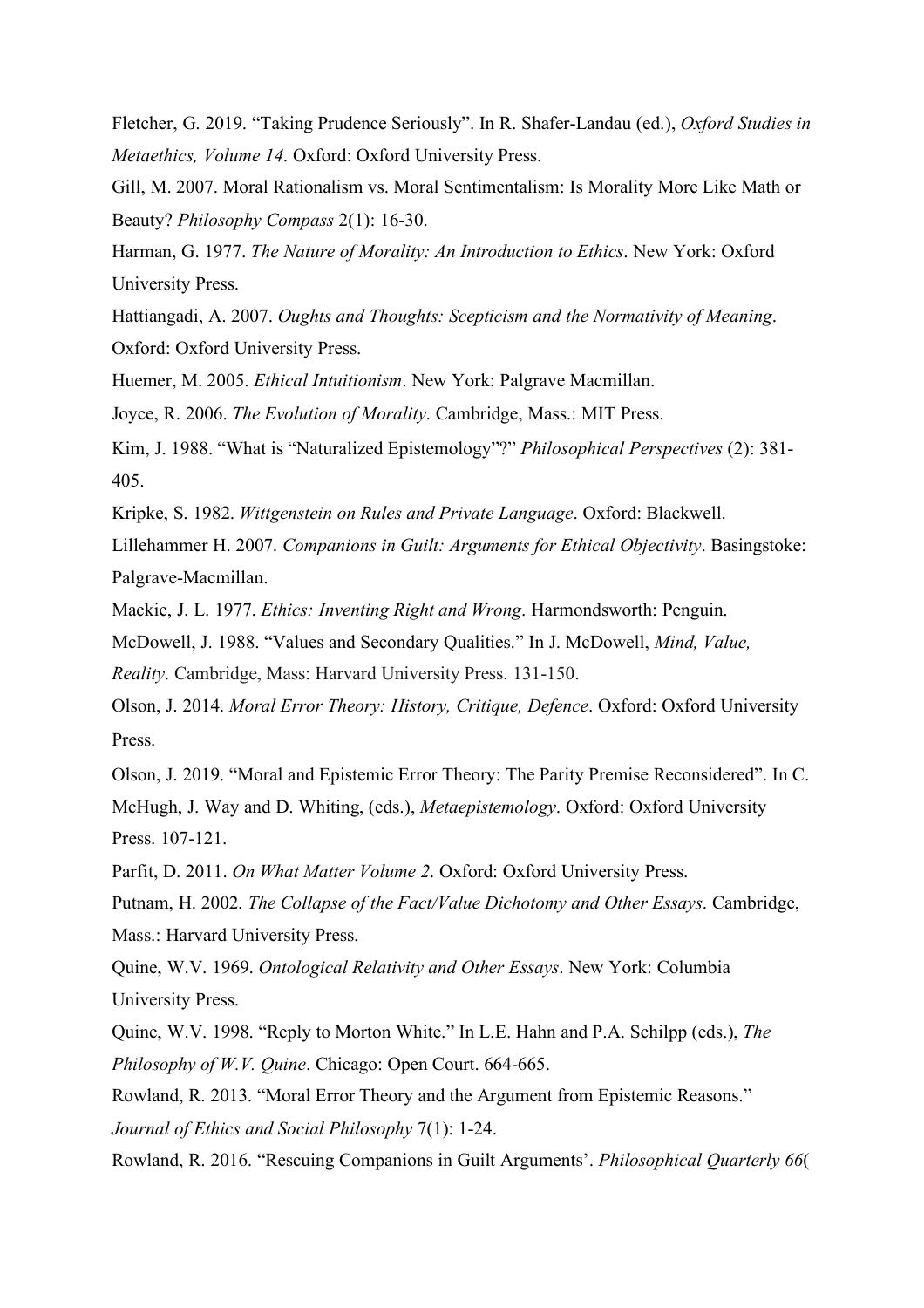262)*:* 161–17

Ruse, M. 1986. *Taking Darwin Seriously*. Oxford: Blackwell.

Scanlon, T.M. 2014. *Being Realistic About Reasons*. New York: Oxford University Press.

Shafer-Landau, R. 2006. "Ethics as Philosophy: A Defense of Ethical Nonnaturalism." In T.

Horgan & M. Timmons, (eds.), *Metaethics after Moore*. Oxford: Oxford University Press. 209-232.

Sidgwick, H. 1907/1981. *The Methods of Ethics*. Indeanapolis: Hackett.

Sliwa, P. 2012. "In Defence of Moral Testimony." *Philosophical Studies* 158(2): 175-195.

Stratton-Lake, P. 2002. "Introduction." In P. Stratton-Lake (ed.), *W.D. Ross: The Right and the Good*. Oxford: Clarendon Press.

Street, S. (2006). "A Darwinian Dilemma For Realist Theories Of Value." *Philosophical Studies* 127: 109-166.

Streumer, B. 2017. *Unbelievable Errors*. Oxford: Oxford University Press.

Wiggins, D. 1987. "A Sensible Subjectivism?" In D. Wiggins, *Needs, Values, Truth: Essays in the Philosophy of Value*. Oxford: Oxford University Press.

 $\overline{a}$ 

<sup>&</sup>lt;sup>i</sup> See also Wiggins (1987).

ii See Kripke (1982). For further discussion of the normativity of meaning and content see e.g. Boghossian (2003), Hattiangadi (2007).

iii See also Stratton-Lake (2002), Bedke (2010), Rowland (2013) (2016), Das (2016) (2017).

 $\overline{v}$ . This strategy is defended in Olson (2014) – though not in some of Olson's more recent

work (e.g. Olson 2019) and Streumer (2017).

 $\overline{v}$ <sup>i</sup> Ouotation taken from Gill (2007, fn. 5).

vii As developed in e.g. Benaceraff (1973), Field (1989).

viii Quine (1969), Putnam (2002).

 $\frac{1}{x}$ . The fact that moral properties do not figure in best explanation but mathematical properties do is sometimes used to argue that 'debunking' arguments such as those developed by e.g. Harman (1977), Joyce (2006) and Street (2006) work in the moral domain but not the mathematical. See e.g. Joyce (2006) and Ruse (1986) and Clarke-Doane (2012), (2014), (2015) for discussion.

 $\frac{xx}{x}$  See e.g. Fletcher (2018), Cowie (2018).

 $x_i$  cf. Cuneo (2007), Rowland (2013) (2016), and Das (2016) (2017).

xvii See e.g. Clarke-Doane (2012), (2014), (2015).

xviii Huemer (2005)

xix Mackie (1977: 41)